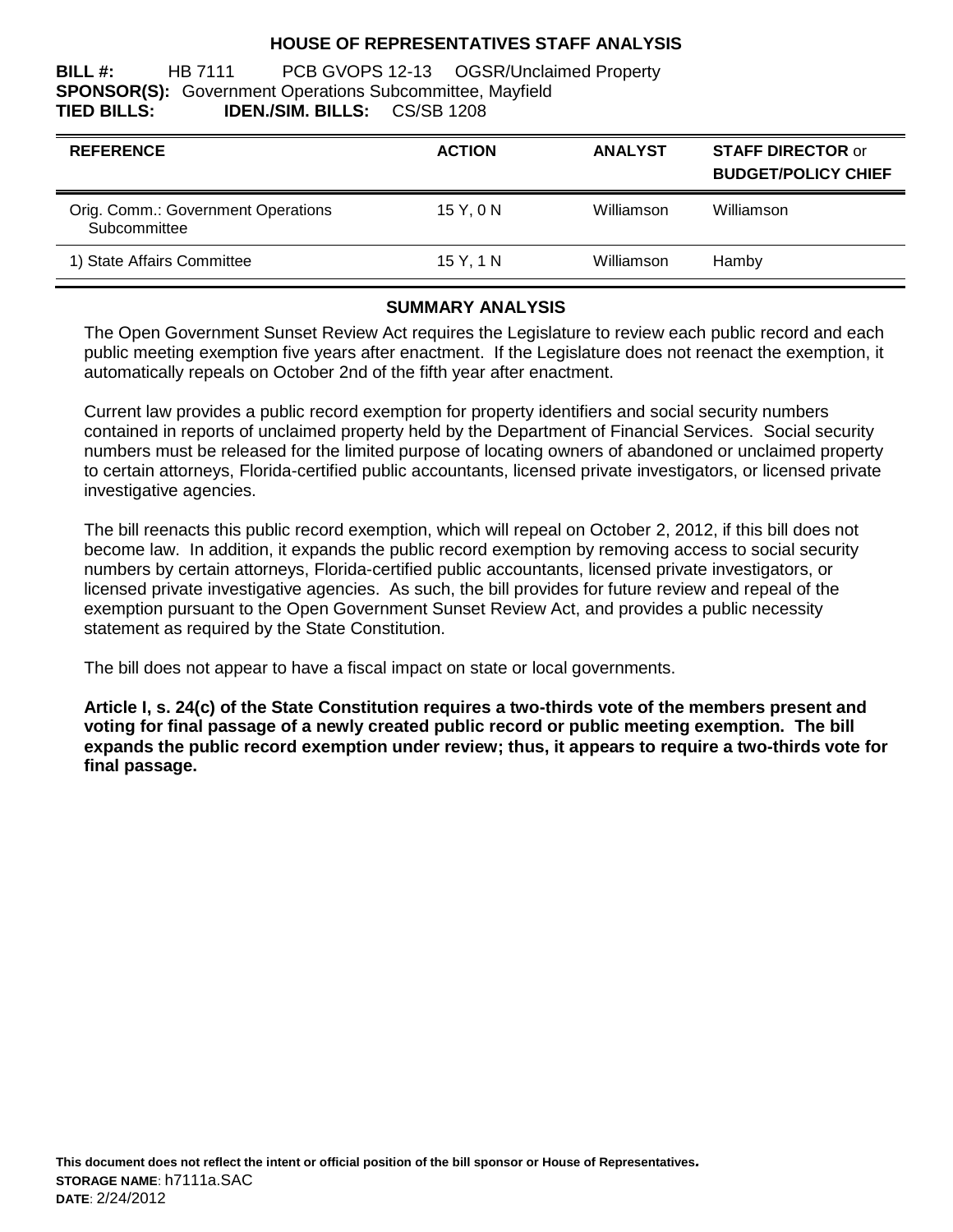### **FULL ANALYSIS**

## **I. SUBSTANTIVE ANALYSIS**

### A. EFFECT OF PROPOSED CHANGES:

#### **Background**

#### Open Government Sunset Review Act

The Open Government Sunset Review Act<sup>1</sup> sets forth a legislative review process for newly created or substantially amended public record or public meeting exemptions. It requires an automatic repeal of the exemption on October 2nd of the fifth year after creation or substantial amendment, unless the Legislature reenacts the exemption.

The Act provides that a public record or public meeting exemption may be created or maintained only if it serves an identifiable public purpose. In addition, it may be no broader than is necessary to meet one of the following purposes:

- Allows the state or its political subdivisions to effectively and efficiently administer a governmental program, which administration would be significantly impaired without the exemption.
- Protects sensitive personal information that, if released, would be defamatory or would jeopardize an individual's safety; however, only the identity of an individual may be exempted under this provision.
- Protects trade or business secrets.  $\bullet$

If, and only if, in reenacting an exemption that will repeal, the exemption is expanded (essentially creating a new exemption), then a public necessity statement and a two-thirds vote for passage are required.<sup>2</sup> If the exemption is reenacted with grammatical or stylistic changes that do not expand the exemption, if the exemption is narrowed, or if an exception to the exemption is created<sup>3</sup> then a public necessity statement and a two-thirds vote for passage are not required.

#### Unclaimed Property

Unclaimed property consists of any funds or other property, tangible or intangible that has remained unclaimed by the owner for a certain period of time. $4$  Savings and checking accounts, money orders, travelers' checks, uncashed payroll or cashiers' checks, stocks, bonds, other securities, insurance policy payments, refunds, security and utility deposits, and contents of safe deposit boxes are potentially unclaimed property.<sup>5</sup> Holders of unclaimed property, which typically include banks and insurance companies, are required to report unclaimed property to the Department of Financial Services (DFS).<sup>6</sup> If the property remains unclaimed, all proceeds from abandoned property are deposited by DFS into the Department of Education School Trust Fund (State School Fund), except for a \$15 million balance that is retained in a separate account (the Unclaimed Property Trust Fund) for the prompt payment of verified claims.

#### Florida Disposition of Unclaimed Property Act

The Florida Disposition of Unclaimed Property Act serves to protect the interest of missing owners of property while the people of the state derive a benefit from the unclaimed and abandoned property until the property is claimed, if ever. DFS administers the Act through its Bureau of Unclaimed Property (bureau). $8$ 

**STORAGE NAME**: h7111a.SAC **PAGE: 2**

 1 *See* s. 119.15, F.S.

<sup>&</sup>lt;sup>2</sup> Section 24(c), Art. 1 of the State Constitution.

<sup>&</sup>lt;sup>3</sup> An example of an exception to a public record exemption would be allowing another agency access to confidential or exempt records.

<sup>4</sup> *See* s. 717.102(1), F.S.

<sup>5</sup> *See* ss. 717.104 – 717.116, F.S.

<sup>&</sup>lt;sup>6</sup> Section 717.117(1), F.S.

<sup>7</sup> *See* s. 717.123, F.S.

<sup>8</sup> *See* chapter 717, F.S.

**DATE**: 2/24/2012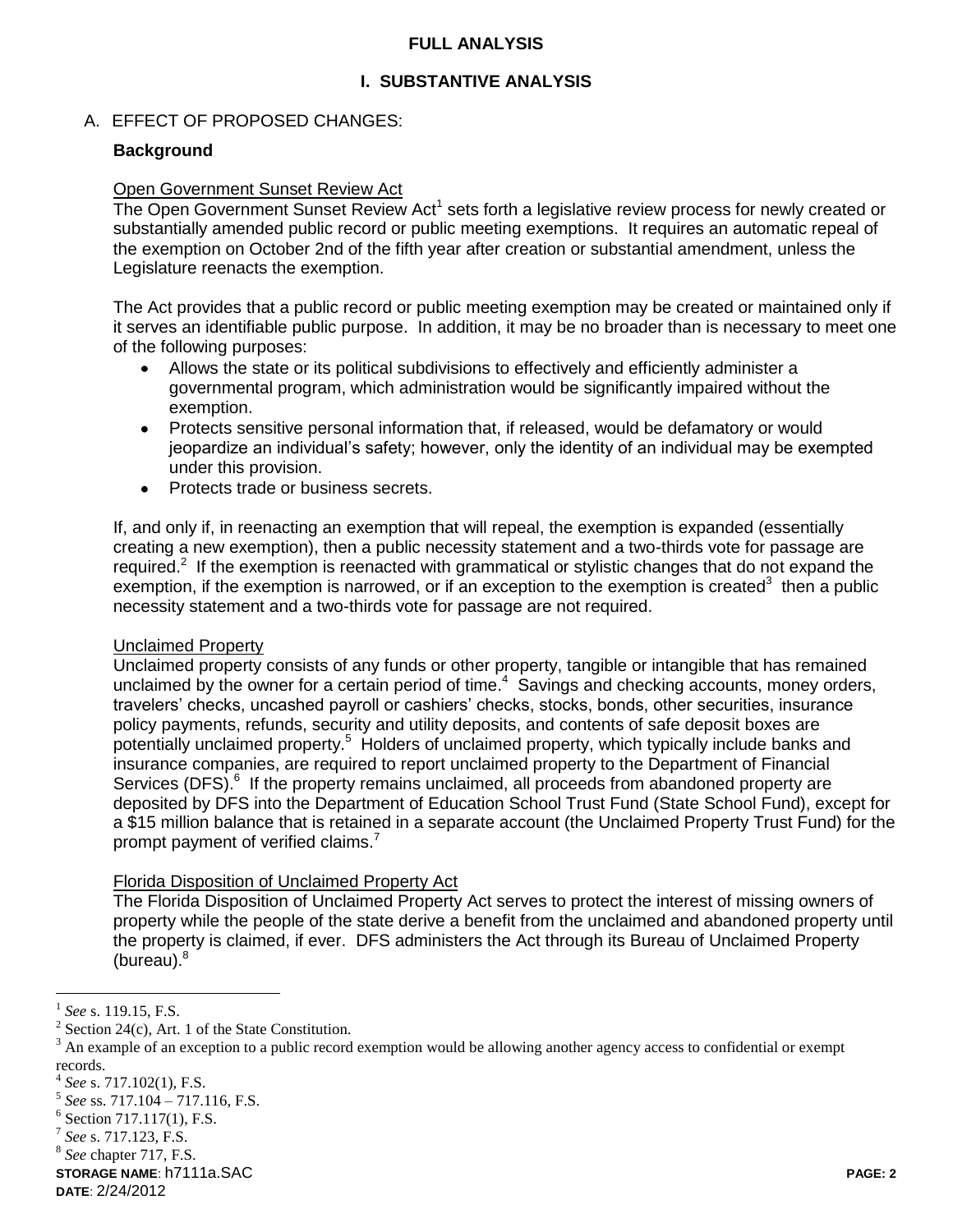Holders of inactive accounts (presumed unclaimed property) are required to use due diligence to locate apparent owners through at least one search for the owners within 180 days after an account becomes inactive (two years). Once the allowable time period for holding unclaimed property has expired, a holder is required to file a report with DFS by May 1, for all property valued at \$50 or more and presumed unclaimed for the preceding calendar year. The report generally must contain the name and social security number or federal employer identification number, if known, and the last known address of the apparent owner.<sup>9</sup>

Current law places an obligation on the state to notify owners of unclaimed property accounts valued at over \$250, in a cost-effective manner, including through attempts to directly contact the owner.<sup>10</sup> DFS indicates that the means used to find lost property owners include social security numbers, direct mailing, motor vehicle records, state payroll records, newspaper advertisements, and a state website<sup>11</sup> where unclaimed property can be found.

Attorneys, Florida-certified public accountants, Florida-licensed private investigators, and Floridalicensed private investigative agencies register with DFS in order to act as a claimant's representative, acquire ownership or entitlement to unclaimed property, and receive a distribution of fees and costs from DFS.<sup>12</sup> Claimants' representatives access information, including social security numbers, from the bureau's website or compact discs produced by the bureau.

#### Public Record Exemption under Review

In 2007, the Legislature reenacted and expanded the public record exemption for certain information contained in reports of unclaimed property.<sup>13</sup> Social security numbers and property identifiers<sup>14</sup> contained in reports of unclaimed property are confidential and exempt<sup>15</sup> from public record requirements.<sup>16</sup> Current law provides for retroactive application<sup>17</sup> of the public record exemption.<sup>18</sup>

Social security numbers must be released for the limited purpose of locating owners of abandoned or unclaimed property. Such numbers may only be released to a "locator" who is a:

- Person who is an attorney and who is registered with DFS under chapter 717, F.S.;
- Florida-certified public accountant;
- Private investigator who is duly licensed in Florida; or
- Private investigative agency licensed under chapter 493, F.S.<sup>19</sup>

Pursuant to the Open Government Sunset Review Act, the exemption will repeal on October 2, 2012, unless reenacted by the Legislature.<sup>20</sup>

<sup>15</sup> There is a difference between records the Legislature designates as exempt from public record requirements and those the Legislature deems confidential and exempt. A record classified as exempt from public disclosure may be disclosed under certain circumstances. (*See WFTV, Inc. v. The School Board of Seminole*, 874 So.2d 48, 53 (Fla. 5th DCA 2004), review denied 892 So.2d 1015 (Fla. 2004); *City of Riviera Beach v. Barfield*, 642 So.2d 1135 (Fla. 4th DCA 1994); *Williams v. City of Minneola*, 575 So.2d 687 (Fla. 5th DCA 1991) If the Legislature designates a record as confidential and exempt from public disclosure, such record may not be released, by the custodian of public records, to anyone other than the persons or entities specifically designated in the statutory exemption. (*See* Attorney General Opinion 85-62, August 1, 1985).

<sup>16</sup> Section 717.117(8)(b), F.S.

<sup>17</sup> The Supreme Court of Florida ruled that a public record exemption is not to be applied retroactively unless the legislation clearly expresses intent that such exemption is to be applied retroactively. *Memorial Hospital-West Volusia, Inc. v. News-Journal Corporation*, 729 So.2d 373 (Fla. 2001).

 $^{18}$  Section 717.117(8)(d), F.S.

 $19$  Section 717.117(8)(c), F.S.

<sup>20</sup> Section 364.107(4), F.S.

**STORAGE NAME**: h7111a.SAC **PAGE: 3 DATE**: 2/24/2012

 $\overline{a}$ 9 *See* s. 717.117, F.S.

<sup>10</sup> *See* s. 717.118, F.S.

 $11$  www.fltreasurehunt.org (last visited February 5, 2012)

<sup>&</sup>lt;sup>12</sup> Section 717.1400, F.S.

<sup>&</sup>lt;sup>13</sup> Chapter 2007-69, L.O.F.; codified at s. 717.117(8), F.S.

<sup>&</sup>lt;sup>14</sup> Section 717.117(8)(a), F.S., defines "property identifier" to mean the descriptor used by the holder to identify the unclaimed property.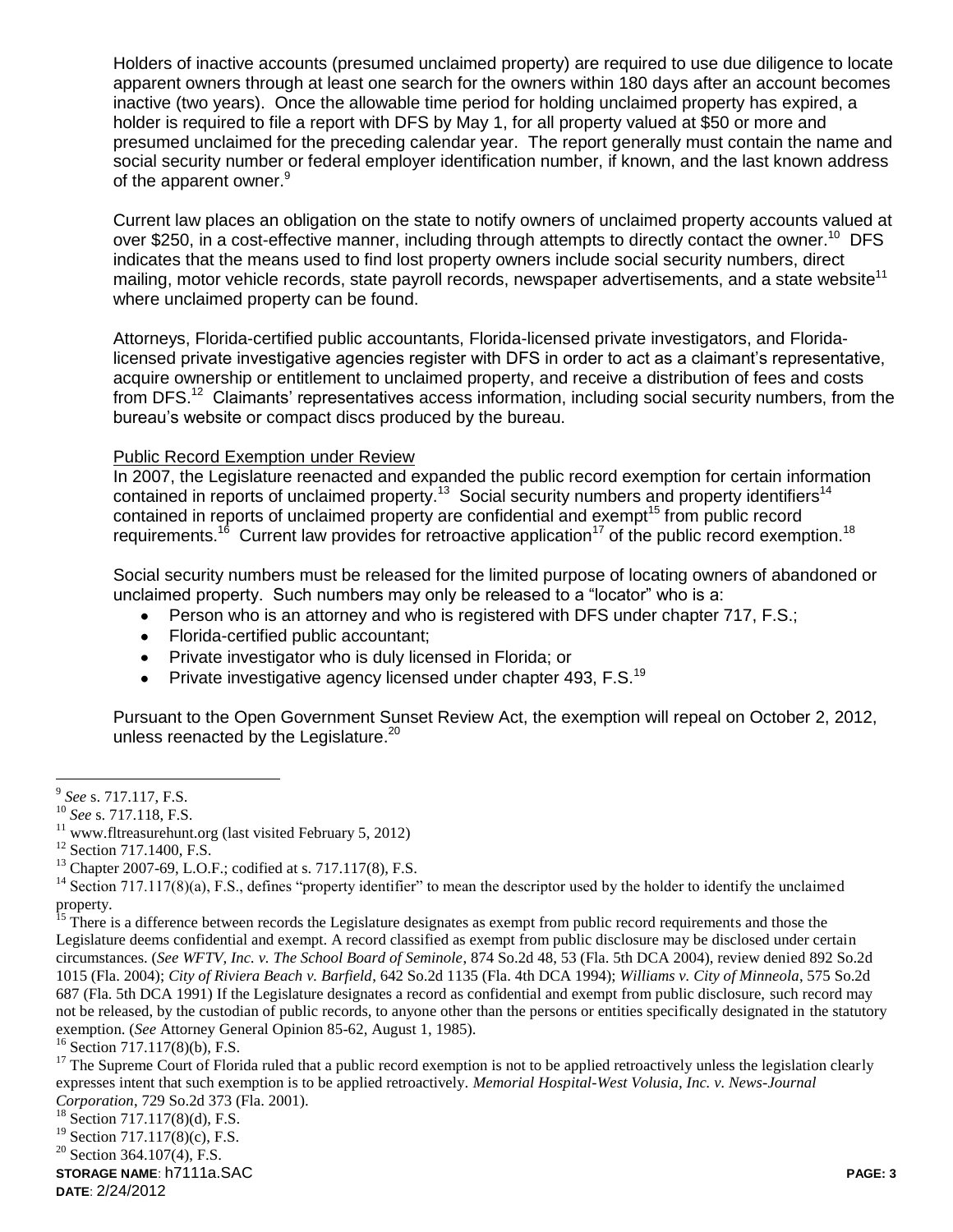# **Effect of Bill**

The bill reenacts the public record exemption for property identifiers and social security numbers in reports of unclaimed property. It expands the exemption by removing access to social security numbers by a person who is an attorney and who is registered with DFS under chapter 717, F.S.; a Florida-certified public accountant; a private investigator who is duly licensed in Florida; or a private investigative agency licensed under chapter 493, F.S. As such, the bill provides for future review and repeal of the exemption pursuant to the Open Government Sunset Review Act, and provides a public necessity statement as required by the State Constitution.

B. SECTION DIRECTORY:

Section 1 amends s. 717.117, F.S., to reenact and expand the public record exemption for property identifiers and social security numbers contained in reports of unclaimed property.

Section 2 provides a public necessity statement.

Section 3 provides an effective date of upon becoming a law.

# **II. FISCAL ANALYSIS & ECONOMIC IMPACT STATEMENT**

- A. FISCAL IMPACT ON STATE GOVERNMENT:
	- 1. Revenues:

None.

2. Expenditures:

*See* FISCAL COMMENTS.

- B. FISCAL IMPACT ON LOCAL GOVERNMENTS:
	- 1. Revenues:

None.

2. Expenditures:

None.

C. DIRECT ECONOMIC IMPACT ON PRIVATE SECTOR:

Certain attorneys, Florida-certified public accountants, licensed private investigators, and licensed private investigative agencies may be impacted due to their inability to no longer access social security numbers from the Department of Financial Services for purposes of locating individuals who may be the owners of unclaimed property.

D. FISCAL COMMENTS:

The bill could create a minimal fiscal impact on the Department of Financial Services, because staff responsible for complying with public record requests could require training related to the changes in the public record exemption. The costs would be absorbed, however, as they are part of the day-today responsibilities of the department.

### **III. COMMENTS**

A. CONSTITUTIONAL ISSUES: